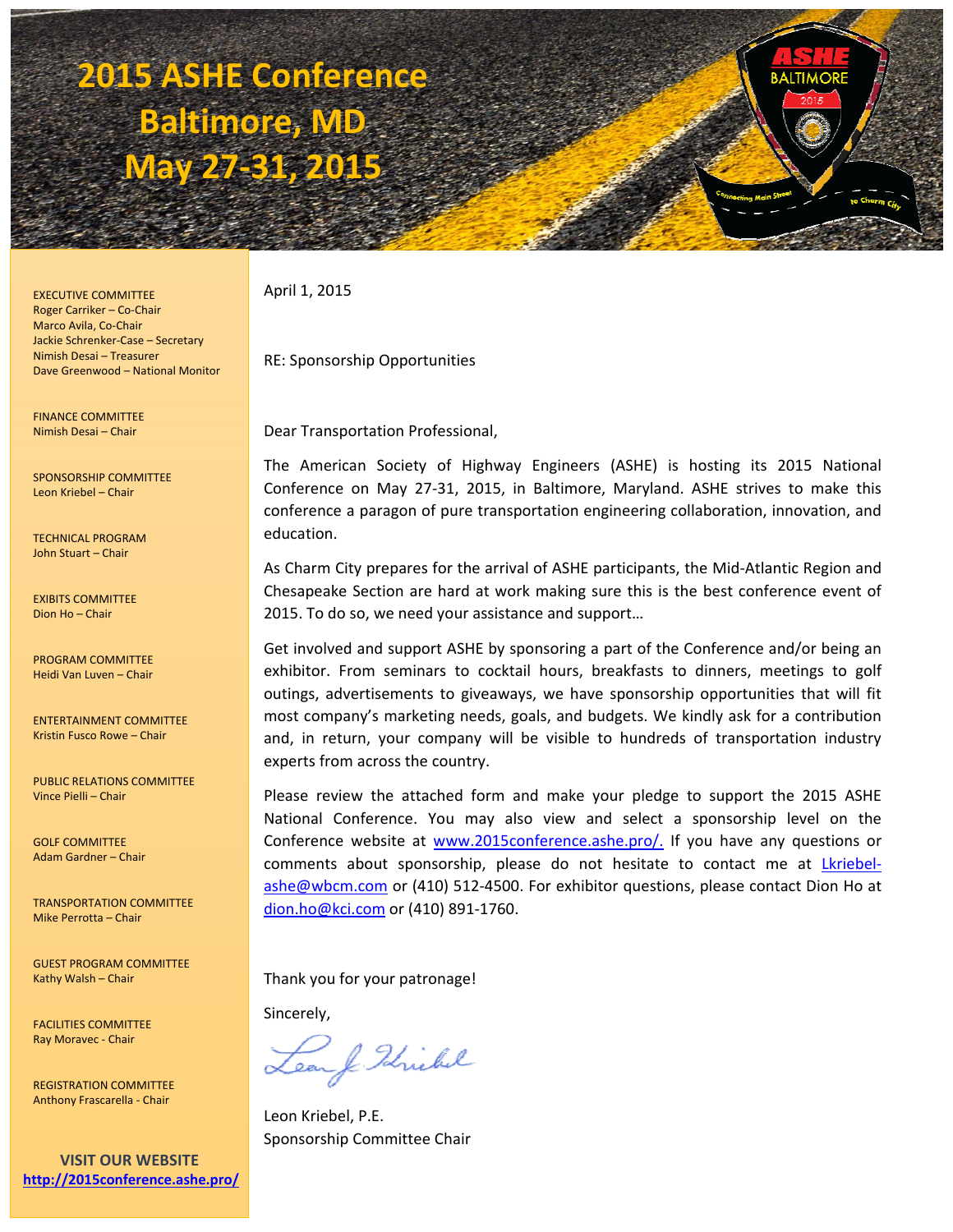

## **ADVERTISING & SPONSORSHIP FORM AMERICAN SOCIETY OF HIGHWAY ENGINEERS** *2015 ASHE National Conference, Baltimore, MD May 27-31, 2015*



#### **SPONSORSHIP LEVELS**

 **PLATINUM – \$5,500 (Unlimited):** Full Page Ad in the Program Book Display Board List  $\checkmark$  Recognition at Functions  $\checkmark$  Listing on the Website  $\checkmark$  4 Conference Registrations  $4$  tickets to Past President's Luncheon  $\checkmark$  4 Tickets to Friday Night Event  $\checkmark$  4 Tickets to Saturday Night Banquet **GOLD – \$3,500 (Unlimited):**  $\checkmark$  % Half Page Ad in the Program Book Display Board List; Recognition at Functions  $\checkmark$  Listing on the Website  $\checkmark$  2 Conference Registrations  $\checkmark$  2 Tickets to Past President's Luncheon  $\checkmark$  2 Tickets to Friday Night Event  $\checkmark$  2 Tickets to Saturday Night Banquet  $\checkmark$  % Half Page Ad in the Program Book<br> $\checkmark$  Display Board List; Listing on the We  $\checkmark$  1 Conference Registration  $\checkmark$  1 Ticket to Friday Night Event  $\checkmark$  1 Ticket to Saturday Night Banquet **BRONZE – \$1,250 (Unlimited):** Display Board List Listing on the Website 1 Conference Registration **EVENT SPONSORSHIPS** □ Ice Breaker (Thursday Night) \$1,200 (SOLD) □ Technical Session Breaks \$500 (Unlimited) □ Past President's Luncheon \$3,400 (SOLD)  $\Box$  Friday Night Event  $$3,000$  (2 Available) □ Technical Tour (Saturday) \$500 (1 Available) □ Gala Banquet (Saturday Night)\$3,000 (1 Available) □ Hospitality Room \$1,000 (Unlimited)  $\Box$  Lanyards  $\angle$  \$2,500 (SOLD) **ADVERTISING - BOOKLETS** Back Cover (Full Page) (SOLD) □ Inside Front Cover (Full Page) \$1,000 □ Inside Back Cover (Full Page) \$1,000  $\Box$  Full Page  $\angle$  \$600

## **RESERVE YOUR SPONSORSHIP TODAY**

| Organization:     | Address:    |
|-------------------|-------------|
| Point of Contact: | Address 2:  |
| Telephone:        | Payment: \$ |
| Email:            | Signature:  |

**Please check the appropriate box(es) and return this form and payment to Leon Kriebel no later than May 4, 2015.** Please make checks payable to: **ASHE 2015 National Conference**.

ASHE Mid-Atlantic Region

Whitney, Bailey, Cox & Magnani, LLC (WBCM)

Attn: Leon Kriebel

849 Fairmount Ave, Suite 100, Baltimore, MD 21286

Phone 410-512-4500 Fax 410-324-4100 Email[: Lkriebel-ashe@wbcm.com](mailto:Lkriebel-ashe@wbcm.com)

**Sponsors who commit early will be listed on the website. Remember that all sponsorships are** *first-come, first-serve***… DON'T MISS OUT!**

# **THANK YOU FOR YOUR SUPPORT!**

#### **SILVER – \$2,500 (Unlimited):**

- 
- Display Board List; Listing on the Website
- $\checkmark$  1 Ticket to Past President's Luncheon
- 
- 
- $\checkmark$  % Quarter Page Ad in the Program Book

| П | Hotel Room Keys                 | \$2,500 | (SOLD)         |
|---|---------------------------------|---------|----------------|
| П | <b>Registration Bag Sponsor</b> | \$2,000 | (SOLD)         |
| П | <b>Breakfast Sponsor</b>        | \$750   | (3 Available)  |
| П | <b>Beverage Cart Sponsor</b>    | \$500   | (SOLD)         |
| П | Hole Sponsor                    | \$200   | (13 Available) |
| П | Longest Drive Sponsor           | \$250   | (1 Available)  |
| п | Closest to the Pin Sponsor      | \$250   | (1 Available)  |
|   |                                 |         |                |
|   |                                 |         |                |

| 1/ <sub>2</sub> Half Page | \$350 |
|---------------------------|-------|
| % Quarter Page            | \$250 |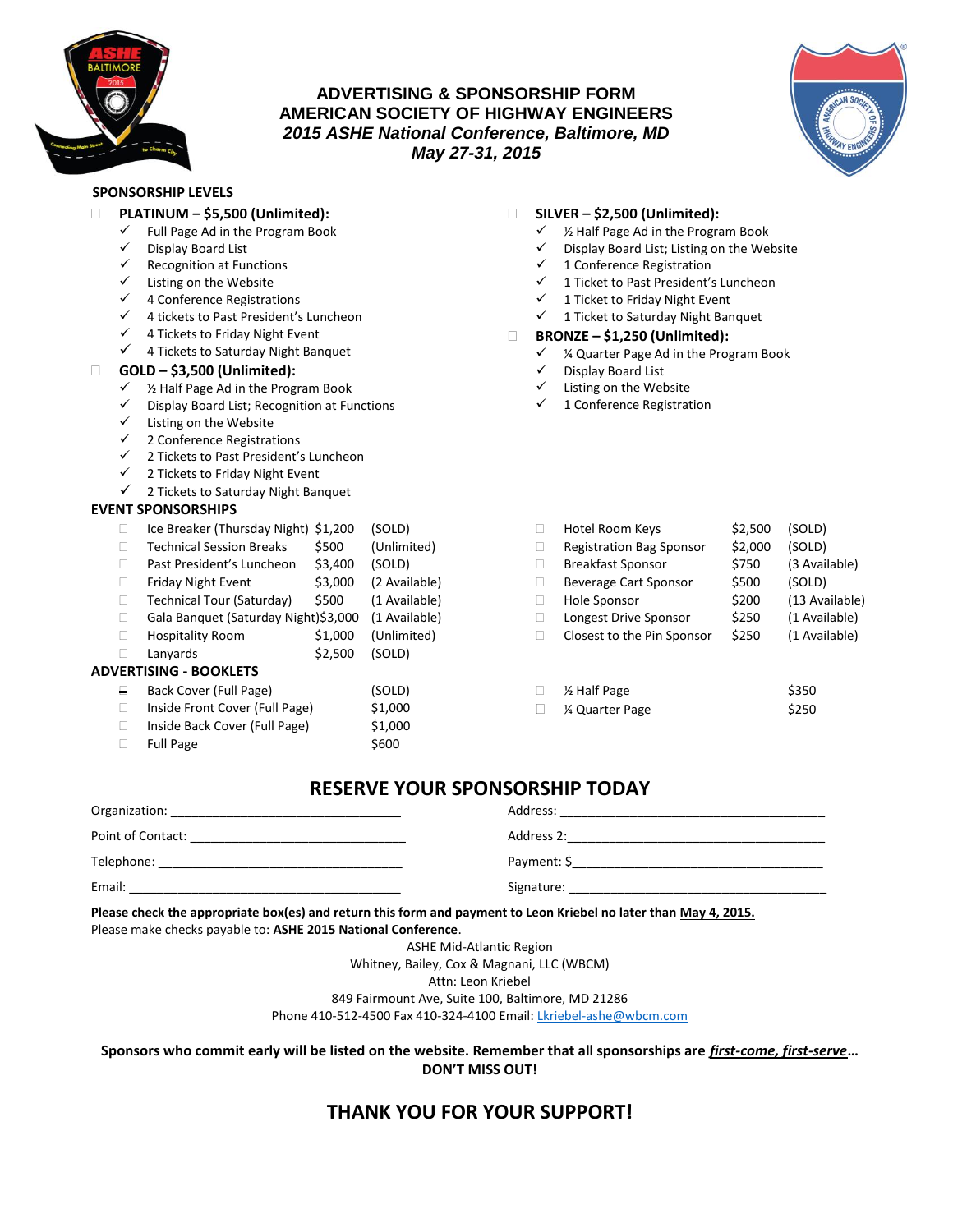

**ADVERTISING & SPONSORSHIP FORM AMERICAN SOCIETY OF HIGHWAY ENGINEERS** *2015 ASHE National Conference, Baltimore, MD May 27-31, 2015*



| <b>LEVEL</b>                                       | <b>BENEFIT</b>                                                                                                                                                                                                                                                                                                                       | <b>COST</b> | <b>SPONSORSHIPS</b> |
|----------------------------------------------------|--------------------------------------------------------------------------------------------------------------------------------------------------------------------------------------------------------------------------------------------------------------------------------------------------------------------------------------|-------------|---------------------|
| <b>Sponsorship Levels</b>                          |                                                                                                                                                                                                                                                                                                                                      |             |                     |
| Platinum                                           | Full Page Ad in the Program Book<br>✓<br>✓<br>Display Board List<br><b>Recognition at Functions</b><br>✓<br>Listing on the Website<br>✓<br>4 Conference Registrations<br>$\checkmark$<br>4 tickets to Past President's Luncheon<br>✓<br>✓<br>4 Tickets to Friday Night Event<br>✓<br>4 Tickets to Saturday Night Banquet             | \$5,500     | Unlimited           |
|                                                    |                                                                                                                                                                                                                                                                                                                                      |             |                     |
| Gold                                               | 1/2 Half Page Ad in the Program Book<br>$\checkmark$<br>✓<br>Display Board List; Recognition at Functions<br>Listing on the Website<br>✓<br>2 Conference Registrations<br>✓<br>2 Tickets to Past President's Luncheon<br>$\checkmark$<br>✓<br>2 Tickets to Friday Night Event<br>$\checkmark$<br>2 Tickets to Saturday Night Banquet | \$3,500     | Unlimited           |
|                                                    |                                                                                                                                                                                                                                                                                                                                      |             |                     |
| <b>Silver</b>                                      | 1/2 Half Page Ad in the Program Book<br>✓<br>Display Board List; Listing on the Website<br>✓<br>1 Conference Registration<br>✓<br>1 Ticket to Past President's Luncheon<br>✓<br>$\checkmark$<br>1 Ticket to Friday Night Event<br>✓<br>1 Ticket to Saturday Night Banquet                                                            | \$2,500     | Unlimited           |
|                                                    |                                                                                                                                                                                                                                                                                                                                      |             |                     |
| <b>Bronze</b>                                      | ✓<br>1/4 Quarter Page Ad in the Program Book<br>$\checkmark$<br>Display Board List<br>✓<br>Listing on the Website<br>✓<br>1 Conference Registration                                                                                                                                                                                  | \$1,250     | Unlimited           |
| <b>Event Sponsorships</b>                          |                                                                                                                                                                                                                                                                                                                                      |             |                     |
| <b>Ice Breaker Reception</b><br>(Thursday) Sponsor | Logo on Signage, Prominently Displayed During<br>✓<br>Event<br>Mentioned in the Program Book<br>✓<br>Ability to distribute leave behind materials &<br>✓<br>giveaways on all tables                                                                                                                                                  | \$1,200     | SOLD                |
|                                                    |                                                                                                                                                                                                                                                                                                                                      |             |                     |
| <b>Technical Session</b><br><b>Breaks</b>          | Logo on Signage at the Session<br>✓<br>$\checkmark$<br>Sponsor Recognized at Each Session                                                                                                                                                                                                                                            | \$500       | Unlimited           |
|                                                    |                                                                                                                                                                                                                                                                                                                                      |             |                     |
| <b>Past President's</b><br><b>Luncheon Sponsor</b> | Logo on Signage, Prominently Displayed<br>✓<br>Mentioned in the Program Book<br>✓                                                                                                                                                                                                                                                    | \$3,400     | SOLD                |